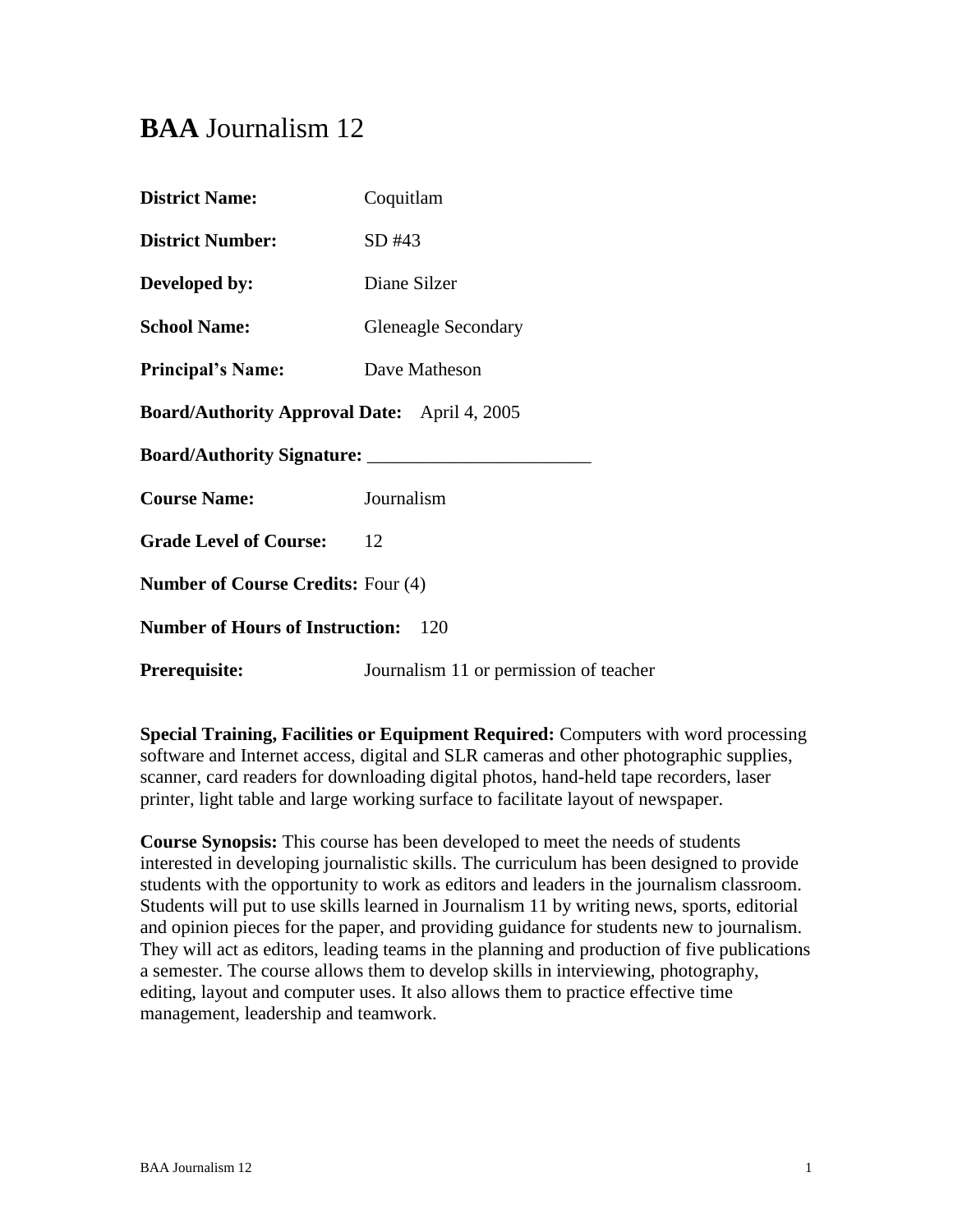**Rationale:** This course has been developed to meet the needs of students who are interested in a leadership role in a newspaper that meets professional standards and follows the Canadian Press style. During their senior years, many students desire to focus their studies on curriculum that is relevant to their future. Journalism 12 provides hands on experience for students who wish to pursue a career in writing. It provides real writing situations, and a real audience.

# **Organizational Structure:**

| Unit/Topic | <b>Title</b>                                     | <b>Time</b> |
|------------|--------------------------------------------------|-------------|
| Unit 1     | Review of journalistic writing, interviewing and | 15 hours    |
|            | photography                                      |             |
| Unit 2     | Newspaper production                             | 80 hours    |
| Unit 3     | Feature writing                                  | 15 hours    |
| Unit 4     | Ethics                                           | 10 hours    |
|            | <b>Total</b>                                     | 120 hours   |

# **Unit Descriptions**

**Unit 1:** Review of journalistic writing **Time:** 15 hours

Students will review the principals of solid journalistic writing. This unit will serve as a refresher in the skills of writing news and sports stories, as well as editorials, opinion pieces, and reviews. Balanced reporting and use of attributions will be emphasized. Interview skills will also be developed.

| <b>Curriculum Organizer</b>      | <b>Learning Outcomes</b>                                                                                                                                                                                                                                                                                      |
|----------------------------------|---------------------------------------------------------------------------------------------------------------------------------------------------------------------------------------------------------------------------------------------------------------------------------------------------------------|
|                                  | It is expected that the student will:                                                                                                                                                                                                                                                                         |
| Writing the news story           | identify bias<br>identify the feature angle of news writing<br>demonstrate the inverted pyramid style of writing<br>identify news style and the differences between<br>advance stories and follow-up stories<br>identify different types of ledes: summary ledes,<br>$\bullet$<br>delayed ledes, direct ledes |
| Writing the sports story         | identify the different demands of advance stories,<br>$\bullet$<br>follow-up stories and advance-follow-up stories.<br>practice the quick tempo of the sports story                                                                                                                                           |
| Editorial and opinion<br>writing | understand the role of editorials in a newspaper<br>identify the purposes and types of editorials:<br>editorials of interpretation, criticism, appreciation                                                                                                                                                   |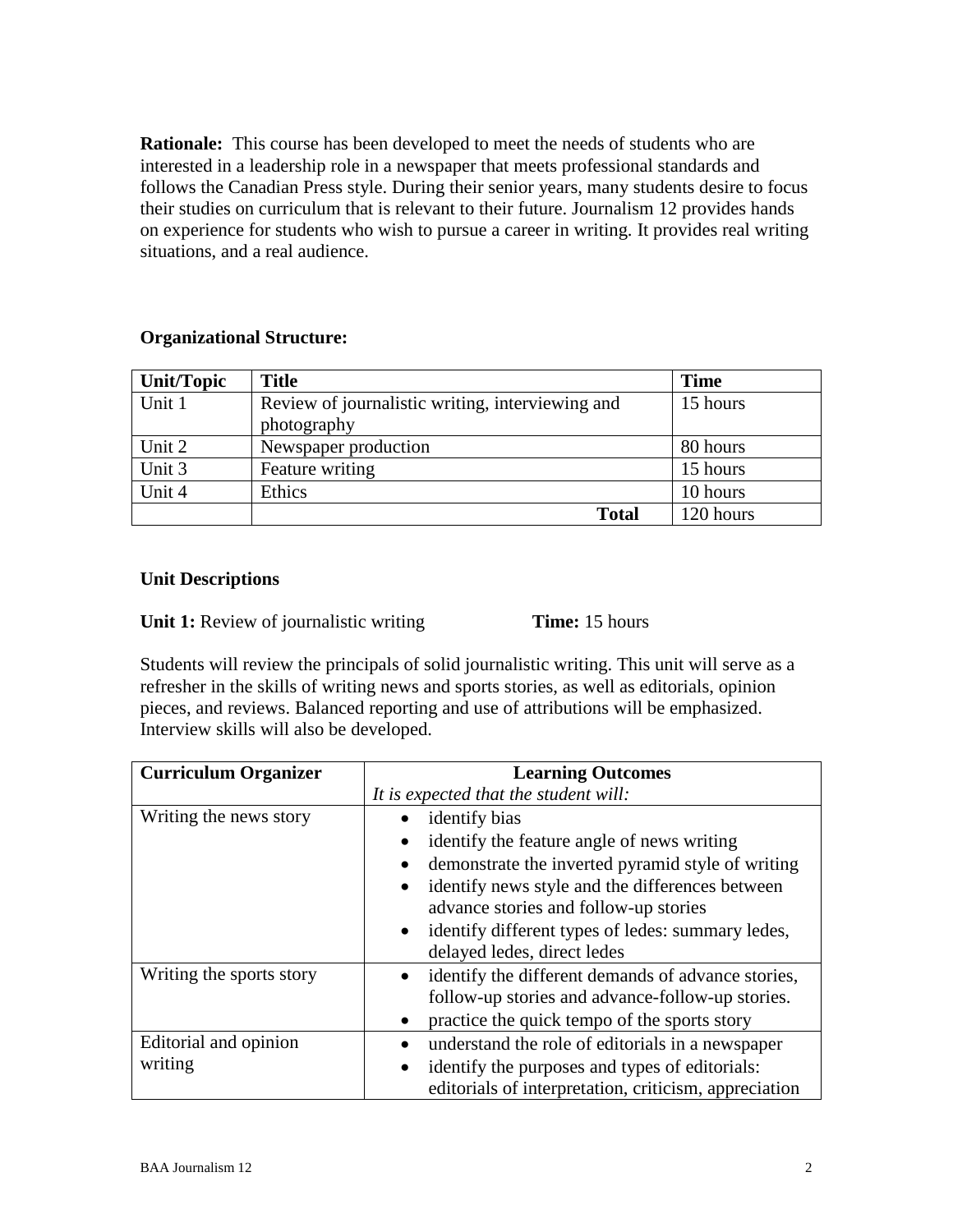|                              | and entertainment                                            |
|------------------------------|--------------------------------------------------------------|
| Writing reviews              | identify the responsibilities of the reviewer, and           |
|                              | the standards of fairness required of the reviewer           |
| Interviewing                 | identify and use various question types                      |
|                              | identify the characteristics of a good interview             |
| Headline and cutline writing | describe various styles of headlines and cutlines            |
| Photography                  | identify the different shapes of photos required for         |
|                              | good layout: vertical and horizontal                         |
|                              | identify qualities of good photography: rule of              |
|                              | thirds, telling a story, filling the frame, proper           |
|                              | lighting conditions                                          |
| Page layout                  | demonstrate an understanding of the skills of page           |
|                              | design using a desktop publishing program                    |
| Introduction to Ethics       | develop an understanding of libel, and of the                |
|                              | responsibility of the journalist to be ethical               |
|                              | identify the difference between a private and a<br>$\bullet$ |
|                              | public individual, and the boundaries of reporting           |
|                              | on each                                                      |

# **Unit 2:** Newspaper production **Time:** 80 hours

Students will put into practice the paper production skills they have been reviewing. They will establish beat lists, identify newsworthy stories, set deadlines, conduct interviews, write news and sports stories, editorials, opinion pieces, and reviews. They will arrange photo opportunities. They will advise junior students, and work as editors in the production of the paper. They will lead the team of students in layout of the paper, deciding which stories are front page stories, and where photos will be placed. They will work as consultants in page design, and supervise final paste-up.

| <b>Curriculum Organizer</b> | <b>Learning Outcomes</b>                                                                                                                                                                                                                                                                                             |
|-----------------------------|----------------------------------------------------------------------------------------------------------------------------------------------------------------------------------------------------------------------------------------------------------------------------------------------------------------------|
|                             | It is expected that students will:                                                                                                                                                                                                                                                                                   |
| What is news?               | establish a beat list<br>demonstrate an understanding of the paper's<br>$\bullet$<br>readership and the readership's interests<br>identify potential news<br>assign stories                                                                                                                                          |
| Interviewing                | identify knowledgeable sources for their stories and<br>$\bullet$<br>create focused interview questions<br>arrange, punctually attend and conduct one-on-one<br>interviews<br>compile accurate and thorough notes, and<br>demonstrate the use of effective tape recording<br>organize and interview numerous sources |
| Writing                     | demonstrate the use of inverted pyramid style to                                                                                                                                                                                                                                                                     |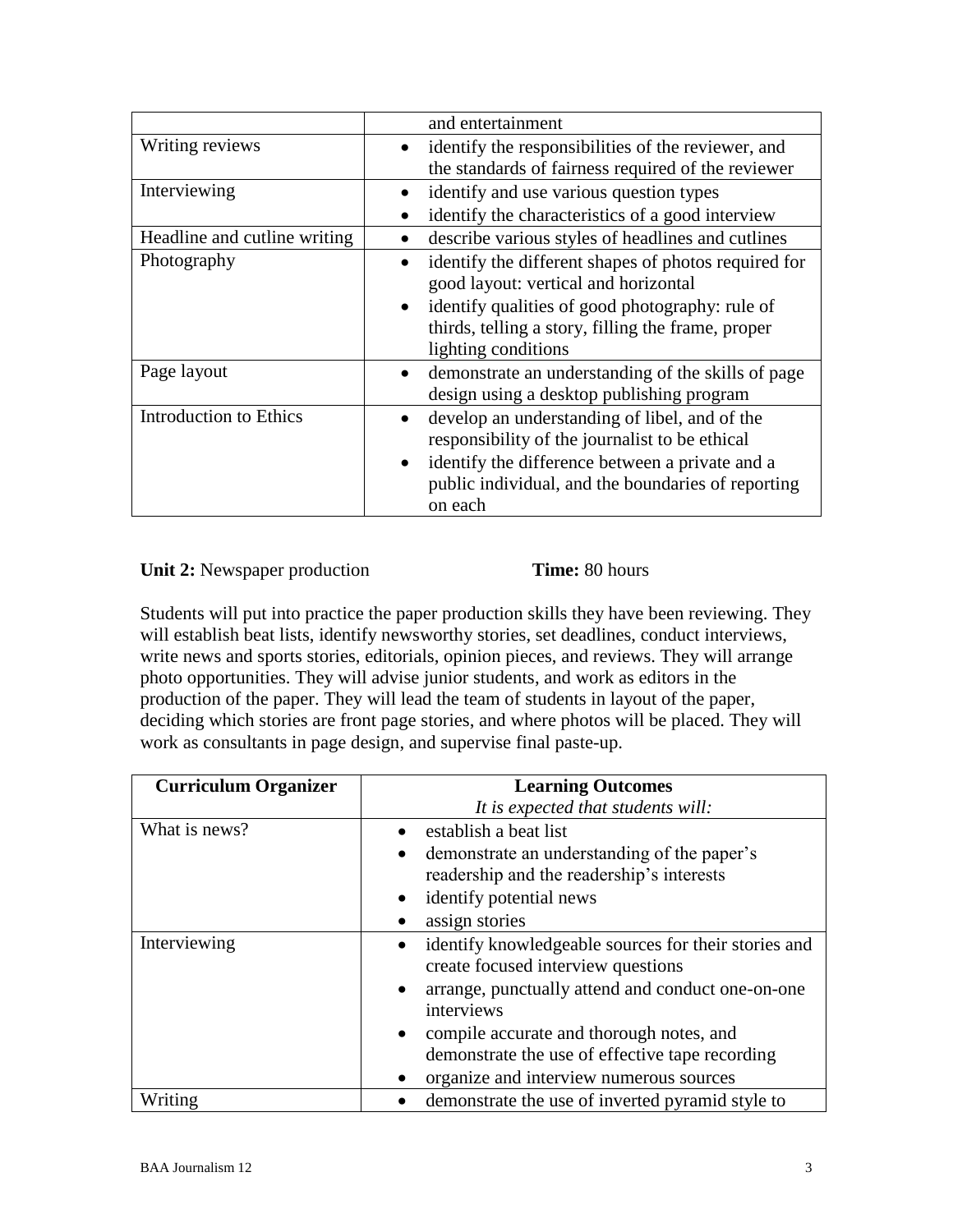|                       | write straight news stories                                       |
|-----------------------|-------------------------------------------------------------------|
|                       | write interesting ledes and headlines                             |
|                       | combine quotes and attributions, distinguish fact                 |
|                       | from opinion                                                      |
|                       | demonstrate an understanding of balance and                       |
|                       | fairness in their reporting                                       |
|                       | use Canadian Press style                                          |
|                       | edit and proofread work                                           |
|                       | plan to meet publication deadlines                                |
| Photography           | use the elements of good composition<br>$\bullet$                 |
|                       | use automatic and manual SLR and digital cameras                  |
|                       | to capture images                                                 |
|                       | demonstrate the downloading digital photos into<br>$\bullet$      |
|                       | appropriate drop boxes; adjust brightness/contrast                |
|                       | and crop as necessary                                             |
|                       | select worthy photos for publication<br>$\bullet$                 |
| Reviews               | use facts, research and examples to support opinions              |
|                       | justify specific, detailed, fair criticisms                       |
| Editorial and opinion | use facts, research and examples to support opinions<br>$\bullet$ |
| writing               | make specific detailed criticisms, and offer a clear              |
|                       | recommendation                                                    |
|                       | produce various approaches: interpretation,                       |
|                       | criticism, appreciation, entertainment                            |
| Editing               | demonstrate editing skills by working with junior<br>$\bullet$    |
|                       | students to revise stories as they come in                        |

# **Unit 3:** Feature Writing **Time:** 15 hours

Students will practice feature writing by selecting a topic for a feature, and doing the necessary research to write the feature. This is an ongoing unit that overlaps with the production of the newspaper. It begins after the publication of the first newspaper, and continues through the balance of the course. Students will produce an article that shows evidence of in-depth research and intense interviewing. Individual objectives may be determined for each student as individual plans for features develop. All students will learn the basics of conducting polls and surveys, and of varying voice for purpose.

| <b>Curriculum Organizer</b> | <b>Learning Outcomes</b>                                       |
|-----------------------------|----------------------------------------------------------------|
|                             | It is expected that students will be able to:                  |
| Characteristics of feature  | develop a working understanding of soft news                   |
| stories                     | practice the friendly voice of the feature article             |
|                             | use an appropriate lede: delayed lede or anecdote<br>$\bullet$ |
|                             | develop an understanding of the story-telling<br>$\bullet$     |
|                             | potential of a feature                                         |
| Conducting polls and        | create a survey questionnaire                                  |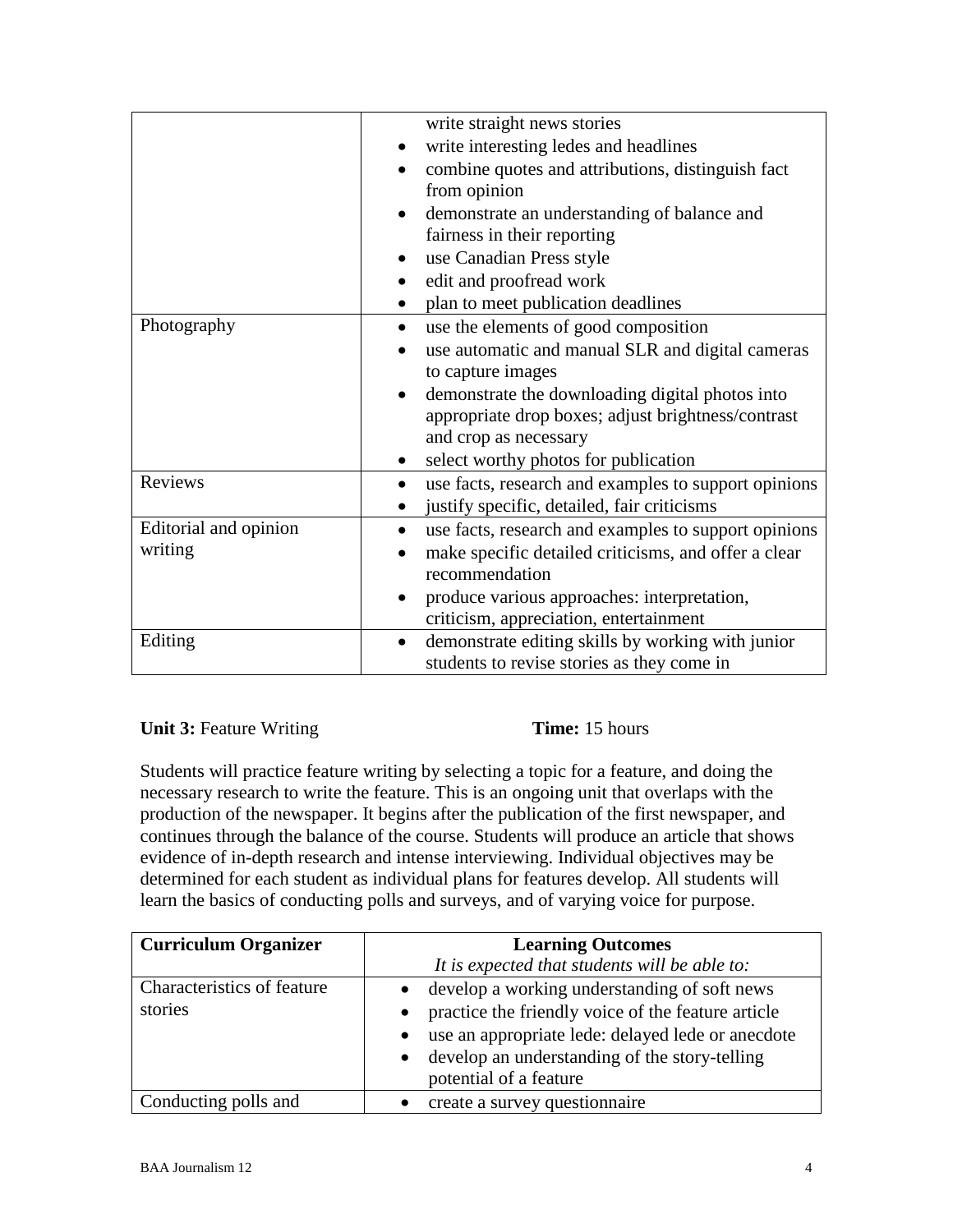| surveys           | develop and test the question aire and revise as<br>$\bullet$<br>necessary                                 |
|-------------------|------------------------------------------------------------------------------------------------------------|
|                   | administer a survey to a statistically significant<br>$\bullet$<br>random sample of the student population |
|                   | interpret the results of the survey<br>$\bullet$                                                           |
| Writing a feature | select a subject for a feature, and write a feature<br>story of at least 35 column inches                  |

**Unit 4**: Ethics **Time:** 10 hours

Students will explore the difficulties of making ethical decisions as journalists by exploring case studies.

| What are ethics? | • define 'ethics' and identify the personal values that<br>guide journalists in newsgathering                      |
|------------------|--------------------------------------------------------------------------------------------------------------------|
| Ethics in action | assess the ethics involved in publishing sensitive<br>stories through the exploration of specific case<br>studies. |

# **Instructional Components:**

This is a hands-on, workshop oriented course that publishes 8-12 page papers every three weeks.

Methods of instruction include:

- direct instruction
- indirect instruction
- interactive instruction
- independent instruction
- brainstorming
- group work
- modelling
- videotape
- analysis of professional writing and photography
- analysis of student writing and photography

# **Assessment Components:**

- Effective formative assessment via:
	- o Clearly articulated and understood learning intentions and success criteria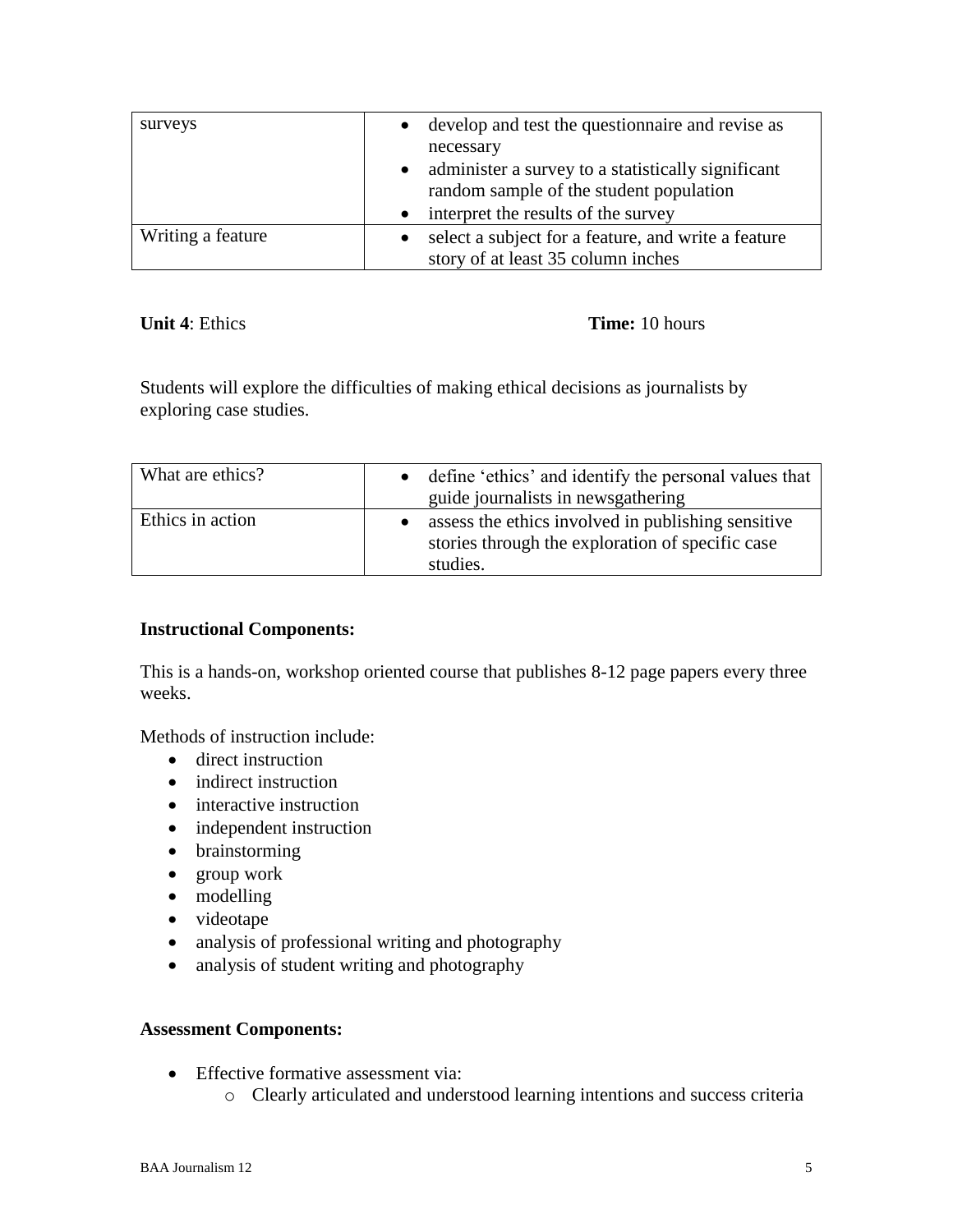- o Questions posed by students, peers and teachers to move learning forward
	- Discussions and dialogue
- o Feedback that is timely, clear and involves a plan
- o Students are resources for themselves and others peer and selfassessment
- o Student ownership

Formative assessment used to adapt learning experiences and inquiry plans on an ongoing basis to meet specific learning goals.

Development, awareness and action, based upon metacognition intended to lead to learner independence and self-coaching.

Summative Assessment:

Summative assessments will be determined as students demonstrate proficiency/mastery toward particular learning outcomes. Summative assessments and final grades will reflect the following:

- Students will work collaboratively with the teacher to determine summative achievement on assignments and letter grades based upon dialogue, and evidence of learning
- Behaviour and work habits will NOT be included when determining letter grades
- Marks will not be deducted for late work
- Extra credit and bonus marks will not be awarded
- Plagiarizing will not result in reduced marks/grades –the student will be required to demonstrate their learning authentically
- Attendance will not be considered toward letter grade
- Only individual learning demonstrated –no group marks will be used to determine grades
- Letter grades will reflect learning towards the learning outcomes articulated above
- Letter grades will be based upon criteria provided/agreed upon toward the learning outcomes
- Letter grades will be determined in relation to the learning outcomes not in comparison to the achievement of other students
- Poor work will not be assessed towards grades students will only be assessed on quality work
- Professional judgment and evidence will be used to determine final letter grade in consultation with the student
- Zeros will not be assigned to missed assignments all required assignments must be completed
- Formative or practice towards learning outcomes will not be included in final grade assessment
- Most recent evidence toward learning outcomes will be used to assign letter grades – learning is not averaged over time